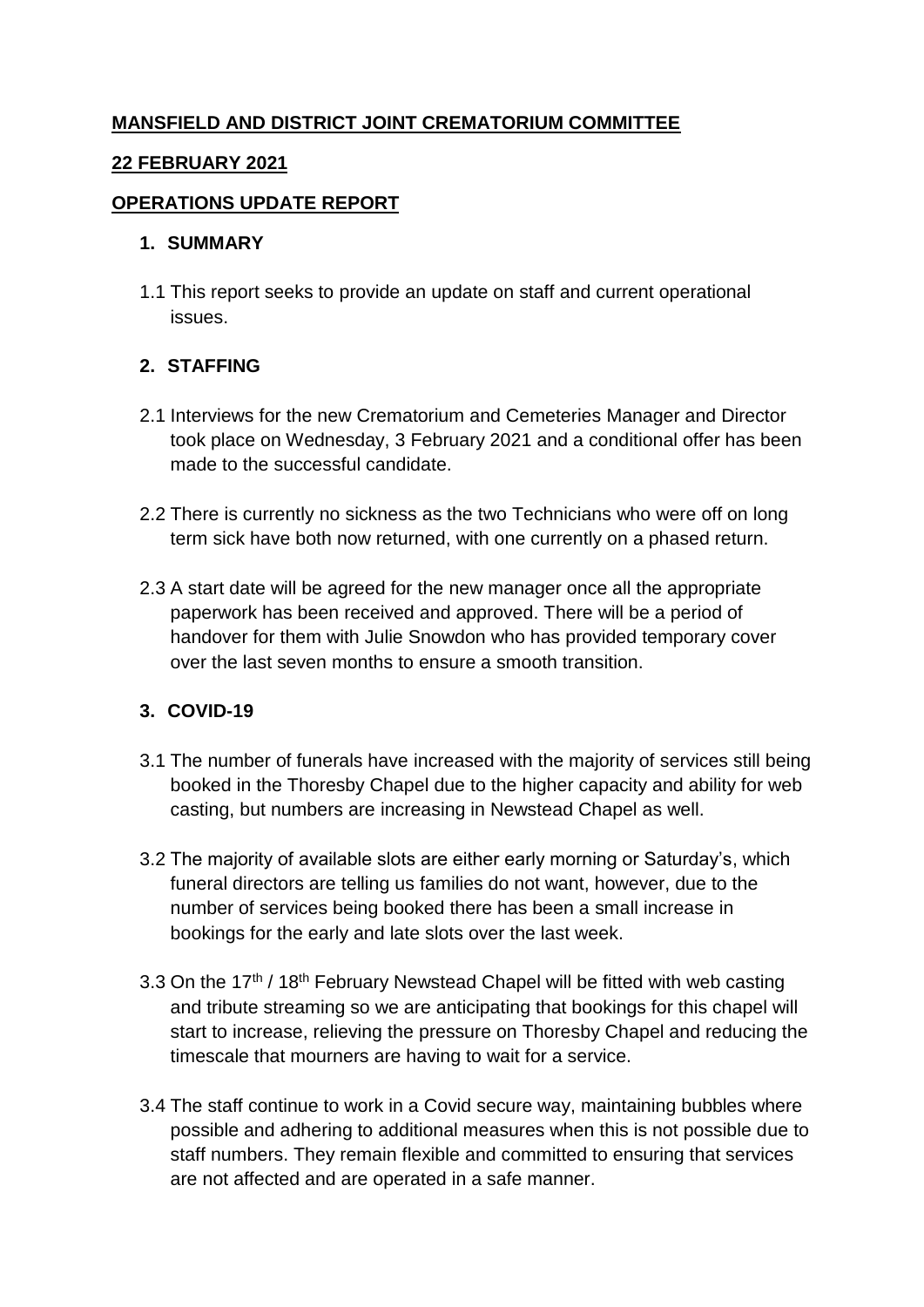- 3.5 They continue to work outside as much as possible with the available resources to keep the grounds in good condition and are just planning spring bedding and new borders at the main entrance.
- 3.6 Witnessed strewing's continue in line with the latest government guidance on permitted numbers of attendance.
- 3.7 The Book of Remembrance has continued to remain open Monday to Friday through the second lockdown due to the safety measures that have been implemented to reduce the risk to staff and visitors. However, the floral hall remains closed to visitors, other than service attendees.
- 3.8 Face coverings in public areas are still requirement for both staff and visitors, in line with MDC procedures / government guidelines and QR Track & Trace codes are in place at all entrances as well as hand sanitiser and appropriate signage.
- 3.9 Over the last couple of weeks we have been experiencing issues with some funeral directors trying to push the Covid rules that have been implemented to keep staff, mourners and funeral directors safe. We have spoken to several funeral directors about our concerns and specific issues, but the infringements are increasing.
- 3.10 It is a concern that now a Mansfield funeral director has received a £10,000 Covid fine, they will try to ensure that they have all of their documentation in place and will try to pass the onus back to the Crematorium & Cemeteries.
- 3.11 Therefore, to ensure that we are doing everything in our power as a venue manager to ensure that all services are conducted in a safe and lawful manner a telephone meeting has been arranged for the  $2<sup>nd</sup>$  February with the Police to discuss our concerns and options.
- 3.12 Following the telephone meeting, a site visit was made on the  $4<sup>th</sup>$  February with the Police and Environmental Health, to review footage of a funeral with several breaches of the rules by a funeral director.
- 3.13 They agreed that we should send out a further copy of the venue rules and ask funeral directors to sign them and return for our records. Install more signage at the entrances to the chapels and building, as well as on the lectern and vestries with bullet points of the rules for mourners, funeral directors, ministers and celebrants. In addition to this we have also installed a rope barrier in front of the catafalque to prevent mourners from touching and kissing the coffins.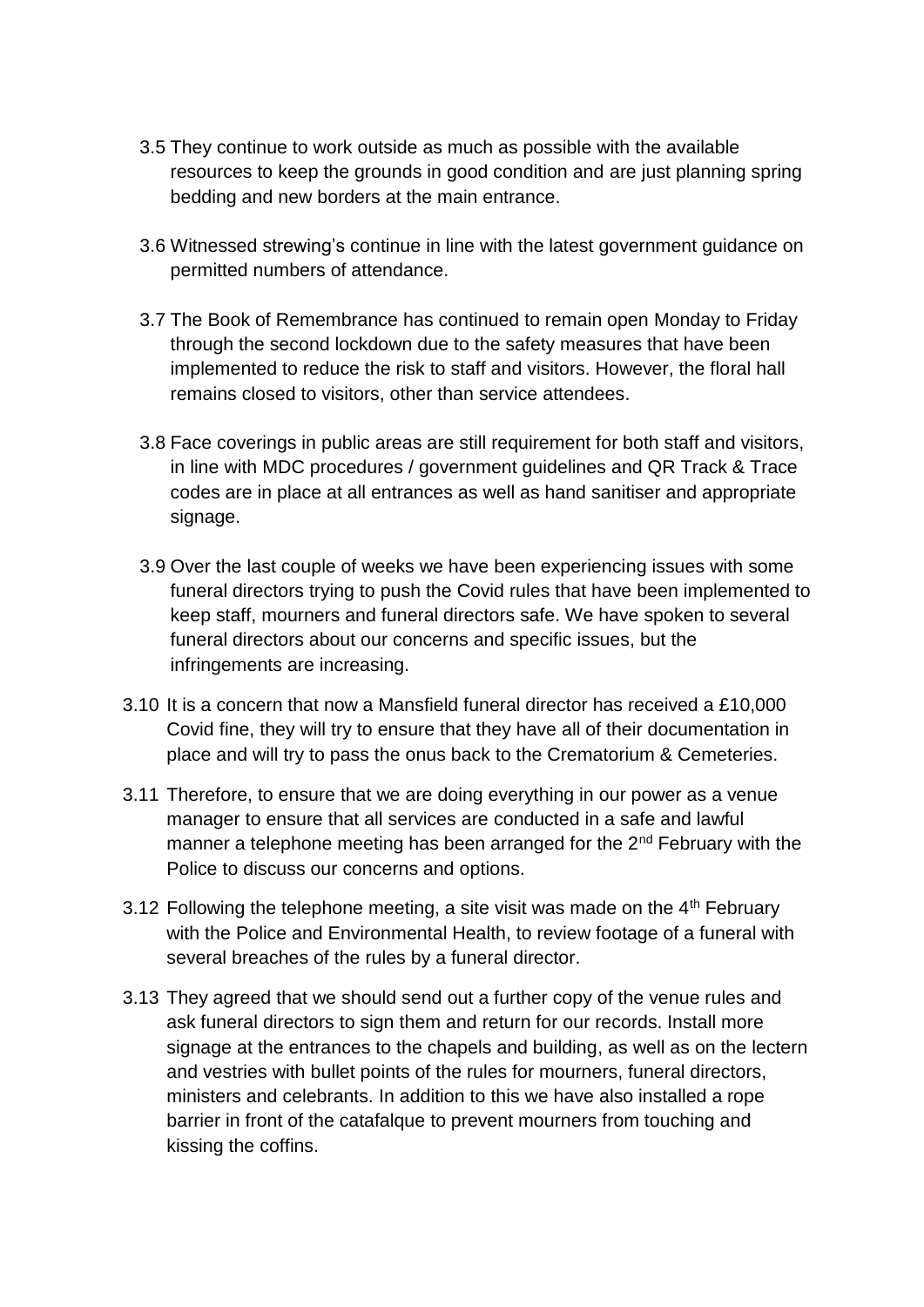- 3.14 We agreed that we need to invite the funeral director in to view the footage of the funeral with the breaches and reiterate their responsibility.
- 3.15 In addition to this we are going to issue a letter for the funeral director to give to families at the time of booking containing the rules and ask them to sign to confirm receipt. This document must be returned to the Crematorium with the funeral paperwork.
- 3.16 When these actions have been taken they are satisfied that we have done everything in our power to ensure that we are Covid compliant. If funeral directors do not follow the rules then the onus will be placed on them for any breaches.

# **4. NEW PROPOSALS**

- 4.1 We are still working on the review of the internet and phone supplier contracts, the original account manager has left and our IT manager has just made contact with the new one with a view to push this forward in the near future.
- 4.2 The Obitus self-serve module went live on the 5<sup>th</sup> January allowing funeral directors to book their own web casting, tributes and music saving the admin team a significant amount of time thus allowing them to concentrate on enhancing their skills and knowledge base. So far there have been very few issues with funeral directors but when they have had a problem the team are talking them through what they need to do.
- 4.3 Once the new manager is in place we will then look at re-tendering the BACAS system which again will include a self-serve function for funeral directors.

### **5. COPPER ROOF WORKS**

5.1 Unfortunately on the 23rd December it was necessary to have the copper roof re-sheeted for Health & Safety reasons. The staff had been working in poor conditions for quite some time with water ingress coming into the crematory area. Those conditions deteriorated significantly just before Christmas which meant that there was water coming into that area in multiple places and was becoming a dangerous hazard to staff working in a hot area and who would have been within their rights to refuse to work in those conditions.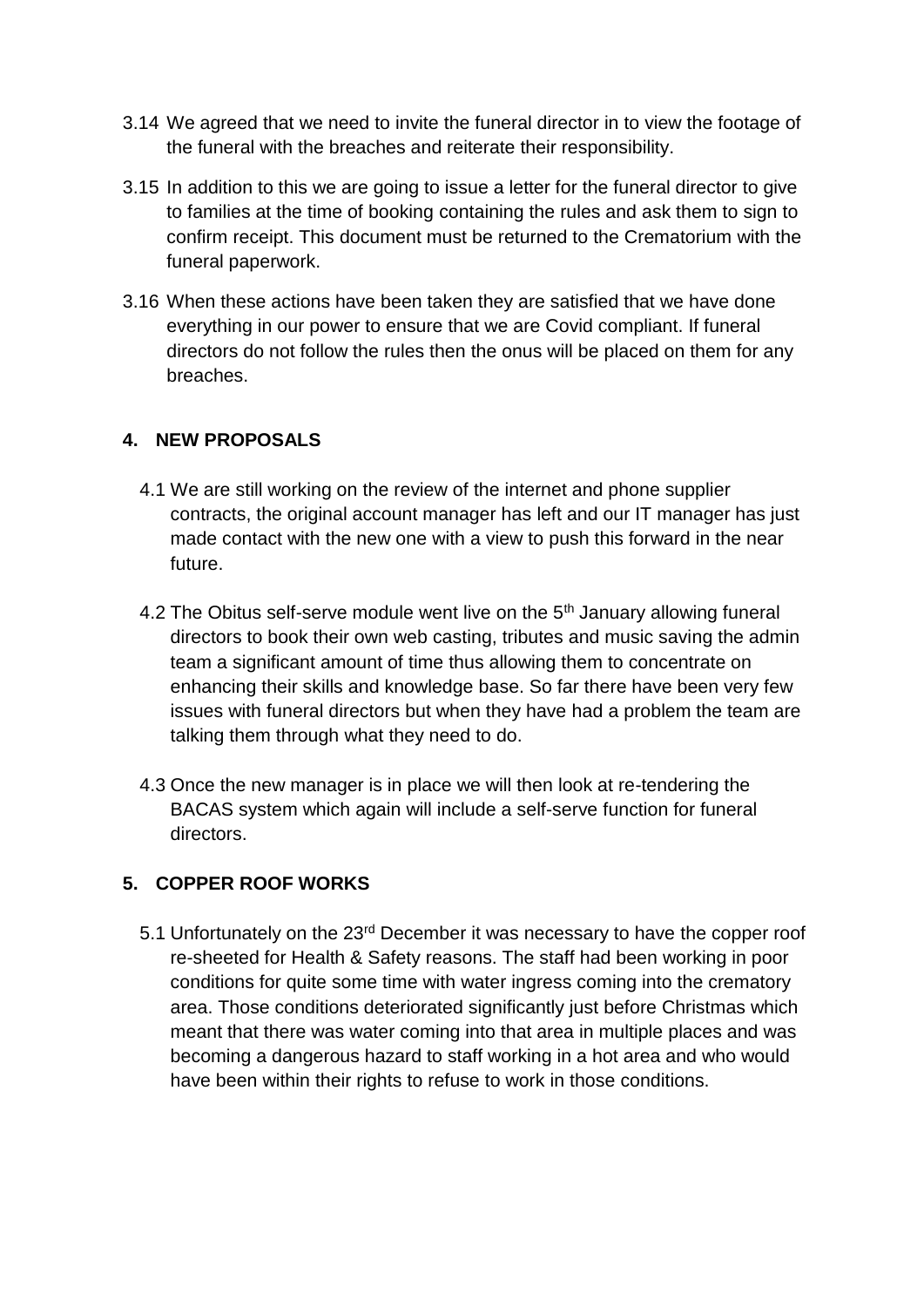- 5.2 It had also affected the fire alarm as water was going into the smash glass boxes and setting off the fire alarm, which had to be by-passed to avoid disrupting services.
- 5.3 Unfortunately conditions deteriorated to the point that the roof had to be resheeted as a matter of urgency to reduce the risk of an accident and to avoid the water ingress causing damage to other equipment.
- 5.4 The cost of these works was £727.00 and took place on the 23<sup>rd</sup> December and has successfully eliminated the ingress of water with the crematory remaining dry.
- 5.5 The roofing contractor installed the scaffolding on the Crematorium roof on the 30<sup>th</sup> January and the copper roof replacement works will take place over the next three weekends to minimise disruption to services.
- 5.6 The total cost of the work is £56,844.00, £31,622.43 has been claimed from the council's insurers and the balance of £25,221.57 will be paid through realignment of existing Crematorium budgets.
- 5.7This work will ensure that there are no further issues with ingress of water in that area.

### **6 CREMATION DATA**

- 6.1The number of cremations carried out between 1 November 2020 and 31 January 2021 is 670, which is an increase of (3.08%) compared to 650 over the same period in 2019/2020.
- 6.2The table below shows the last 5 year annual throughput totals per area.

|                 | <b>Ashfield</b> | <b>Mansfield Newark</b> |    | Out of<br>Area | <b>Total</b> |
|-----------------|-----------------|-------------------------|----|----------------|--------------|
| Nov 20 - Jan 21 | 240             | 293                     | 24 | 113            | 670          |
| Nov 19 - Jan 20 | 229             | 280                     | 38 | 103            | 650          |
| Nov 18 - Jan 19 | 216             | 214                     | 40 | 85             | 555          |
| Nov 17 - Jan 18 | 223             | 265                     | 48 | 116            | 652          |
| Nov 16 - Jan 17 | 201             | 251                     | 60 | 180            | 692          |

Appendix 1 shows the number of cremations and the percentage split between Ashfield District Council, Mansfield District Council, Newark & Sherwood District Council and 'Outside the Joint Committee Area' between November 20 and January 21.

6.3 The budgeted number of cremations for 2020/21 was 2,100, which was amended due to the impact of Covid-19 and increased number of cremations to 2,430. This figure has been reduced slightly to 2,400 to reflect the dip in number of cremations in October.